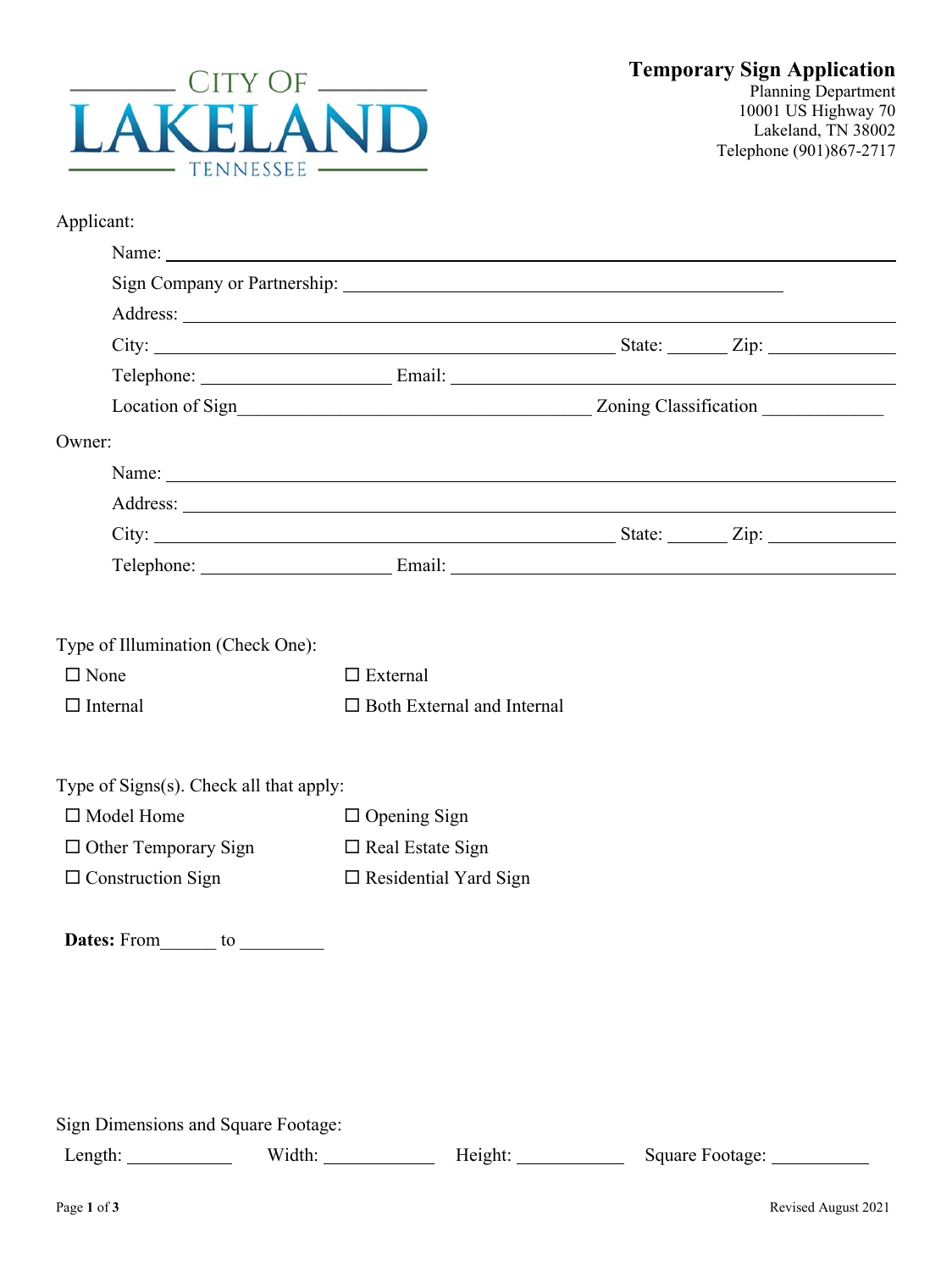## **Temporary Sign Application**



Planning Department 10001 US Highway 70 Lakeland, TN 38002 Telephone (901)867-2717

| Provided  |                                                                           | For Office |
|-----------|---------------------------------------------------------------------------|------------|
| with      |                                                                           | Use        |
| Submittal |                                                                           |            |
|           | Completed Application                                                     |            |
|           | Sign Plan showing the required 3 Elements:                                |            |
|           | 1. Location                                                               |            |
|           | 2. Size                                                                   |            |
|           | 3. Color                                                                  |            |
|           |                                                                           |            |
|           | Site Plan Rendering and Sign drawings                                     |            |
|           | Sign Plan Packet should also show computations of the maximum total sign  |            |
|           | area.                                                                     |            |
|           | Permit Fees for all signage. The fees are as follows:                     |            |
|           |                                                                           |            |
|           | <b>Temporary - \$30</b>                                                   |            |
|           | Staff may request additional information to ensure compliance with local, |            |
|           | state, and federal regulations.                                           |            |
|           |                                                                           |            |

## **Conditions of Permit Issuance:**

1. The Plan/Permit is void if incorrect information is given on the application for the permit.

\_\_\_\_\_\_\_\_\_\_\_\_\_\_\_\_\_\_\_\_\_\_\_\_\_\_\_\_\_\_\_\_\_\_\_\_\_\_\_\_\_\_\_\_\_\_\_\_\_\_\_\_\_\_\_\_\_\_\_\_\_\_\_\_\_\_\_\_\_\_\_\_\_\_\_\_\_\_\_\_\_\_\_\_\_\_\_\_\_

## **Temporary Sign Provisions**: \

Signs for temporary uses, special events or the opening of businesses, are expressly permitted with these requirements:

- (i) Such signs shall not be located on public property.
- (ii) Such sign, if a ground-mounted sign, shall be placed 10 feet from front property line.
- (iii) No more than 6 temporary sign permits can be issued for the same business at the same location
- (iv) The temporary sign permit shall expire 30 days after the first issuance of the business license
- (v) They shall not exceed 32 square feet in sign area.
- (vi) Temporary signs can be made out of cloth and canvas and are not subject to the construction and installation requirements of permanent signs.
- (vii) Supporting structures shall be removed after temporary sign is no longer present.